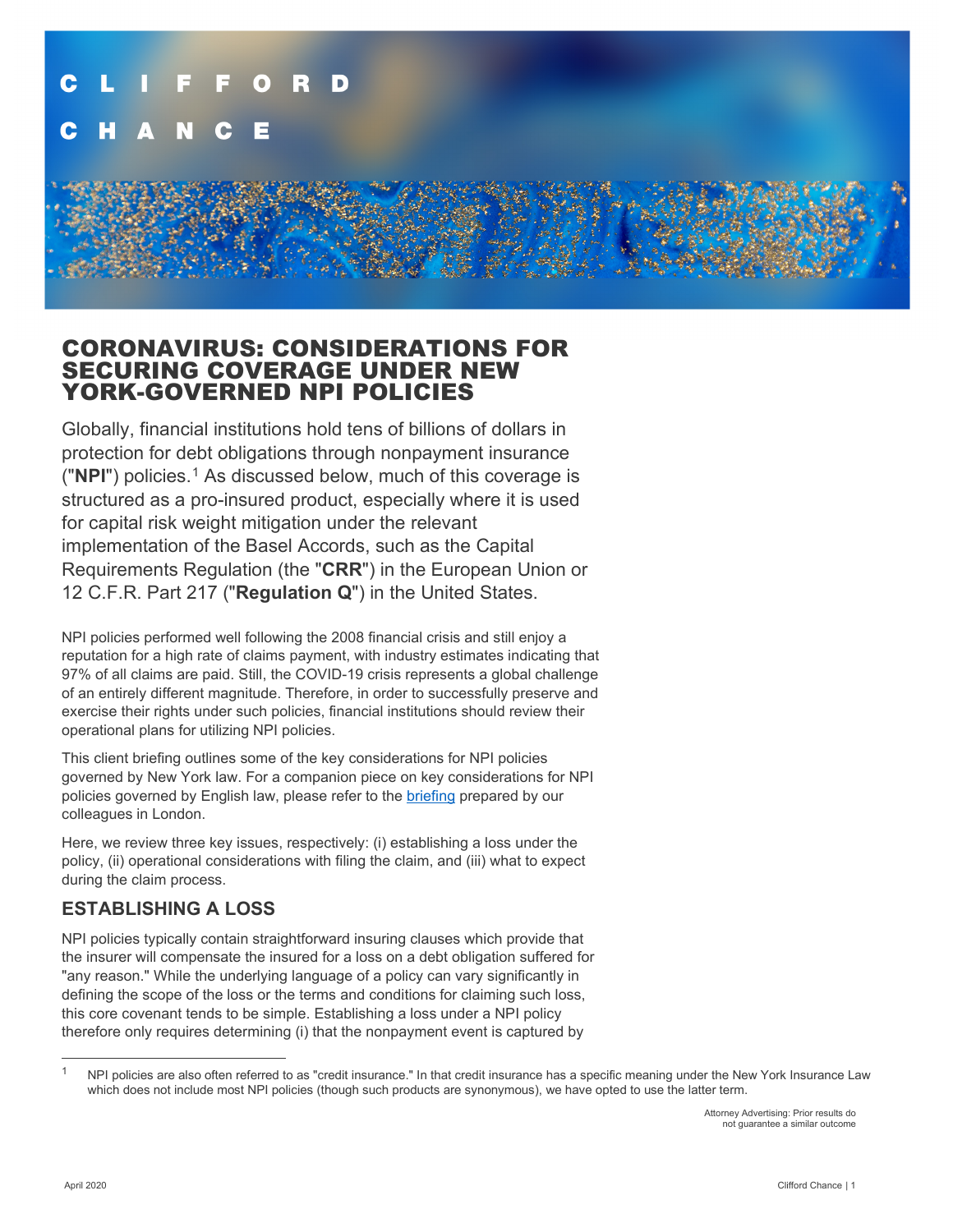#### **FFORD**  $\mathbf{L}$

C H A N C E

the policy language and (ii) that the unique nature of the COVID-19 crisis does not impact such a loss. For New York law-governed policy, the latter issue should not be a concern.

The New York Insurance Law is famously insured-friendly, which is to say that it contains several provisions which limit an insurer's possible defenses to those expressly contained in the policy. Even then, aside from the invocation of an exclusion, an insurer may only reduce or refuse payment where the representation or warranty was material to either the insurer's decision to underwrite the policy or the applicable risk of loss. Insurers are required to meet substantial evidentiary burdens to exercise such defenses.

Thus, to the extent that a borrower invokes force majeure as a defense against payment, in the absence of an express exclusion for a pandemic (which would not be permissible in any Basel-compliant policy) standard insuring clauses should capture even the extraordinary losses caused by the COVID-19 crisis.

However, establishing a loss is only the first step to obtaining payment. Obtaining payment from the insurer will depend on several operational considerations discussed in the next section.

## **OPERATIONAL CONSIDERATIONS**

As noted above, New York law only permits insurers to raise defenses against payment of a claim based on the express terms of the policy. Aside from simply arguing that a "loss" as defined in the policy had not occurred, insurers have four general lines of defense through the exclusions, representations, warranties, and other express terms of the contract. Insureds should review each possible defense as an operational matter to ensure the success of a claim.

- 1. Exclusions: Common exclusions capture acts of fraud by the insured, insolvency of the insured, and material default under the applicable loan agreement. To be clear, the exercise of these exclusions is rare.
- 2. Representations: Under New York law, representations refer to statements of past or present fact, the materiality of which are judged by whether the insurer based its decision to underwrite the policy based on such fact.

Among other common terms, representations include enforceability of deal documents, the capacity of the insured to enter into the policy, and certain statements regarding the underlying borrower or the documents furnished by the borrower.

Such factual representations are almost always caveated by the "knowledge" of the applicable deal team, rather than an absolute statement of fact. Accordingly, insureds can verify compliance with such representations through an internal audit of due diligence conducted by the deal team, rather than attempting to prove the absolute truth of a given fact.

3. Warranties: Under New York law, a warranty is distinguishable from a representation in that it is a fact that tends to increase or diminish the risk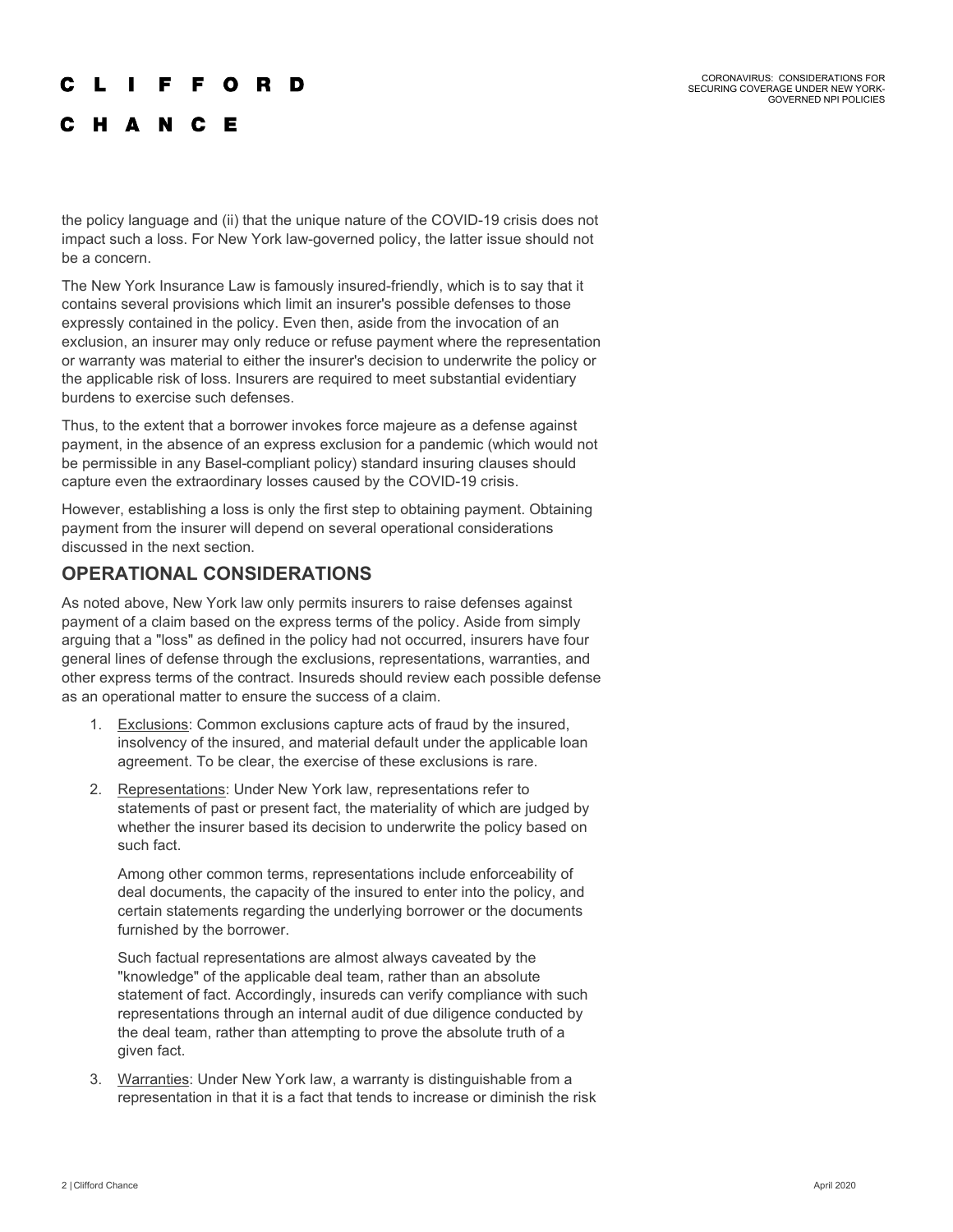#### **FFORD** C L

## C H A N C E

of loss. An insurer can only reduce or eliminate its coverage under a policy if such breach by the insured materially increases the risk of loss.

While warranties must be evaluated on a case-by-case basis to assess their materiality for a given exposure, a common example would be the concept of a minimum retention, which guarantees that the insured always retains at least some risk of loss, and hence, an incentive to proactively mitigate losses. Insureds should review compliance with this provision in order to avoid a possible defense by the insurer (though it must be noted that unrelated hedges that do not specifically reference the applicable exposure are almost always carved out from minimum retention provisions as well).

4. Contract Terms: Notwithstanding the protections of the New York Insurance Law referenced above, NPI policies are still fundamentally contracts made between indisputably sophisticated parties for the purposes of New York law. Accordingly, in the event that a given policy invokes a term such as "condition precedent," regardless of whether such a term would be considered a representation or a warranty, it will be enforced by the plain meaning of the term. For example, while simple ongoing reporting requirements are arguably immaterial to the occurrence of a given loss, if such requirements are framed as a condition precedent, coverage under a policy can be lost as a result of a late reporting submission.

Further, failure to pay premium is almost always stated as a reason that the insurer may terminate a policy, and would equally be enforced by its plain meaning.

### **NEXT STEPS DURING THE CLAIM PROCESS**

Nearly all NPI policies contain waiting periods between the initial date of loss and the payment of a claim, typically ranging from 90–180 days. During that period, insureds must consider two factors.

First, NPI policies almost always include an express duty to minimize losses. In that NPI policies typically only cover a portion of the applicable exposure and nearly all NPI policies contain minimum retention requirements, insureds are naturally incentivized to minimize losses accordingly. Still, insureds should be prepared to demonstrate the reasonable steps implemented to mitigate losses.

Second, and crucially related to the above, NPI policies typically require the insurer's consent for any material amendment, restructuring, or acceleration under the insured loan (though such consent is typically waived when a majority vote of the applicable lenders overrules the insurer's preferred course of action). Failure to obtain such consent could provide the insurer an argument that the insured has breached a representation, thereby reducing or eliminating coverage.

Given restructuring teams at major financial institutions are often separate from the original deal teams, ensuring proper communication concerning these requirements is vital. Restructuring teams should be fully briefed on the applicable notice and consent requirements under a policy in order to preserve coverage.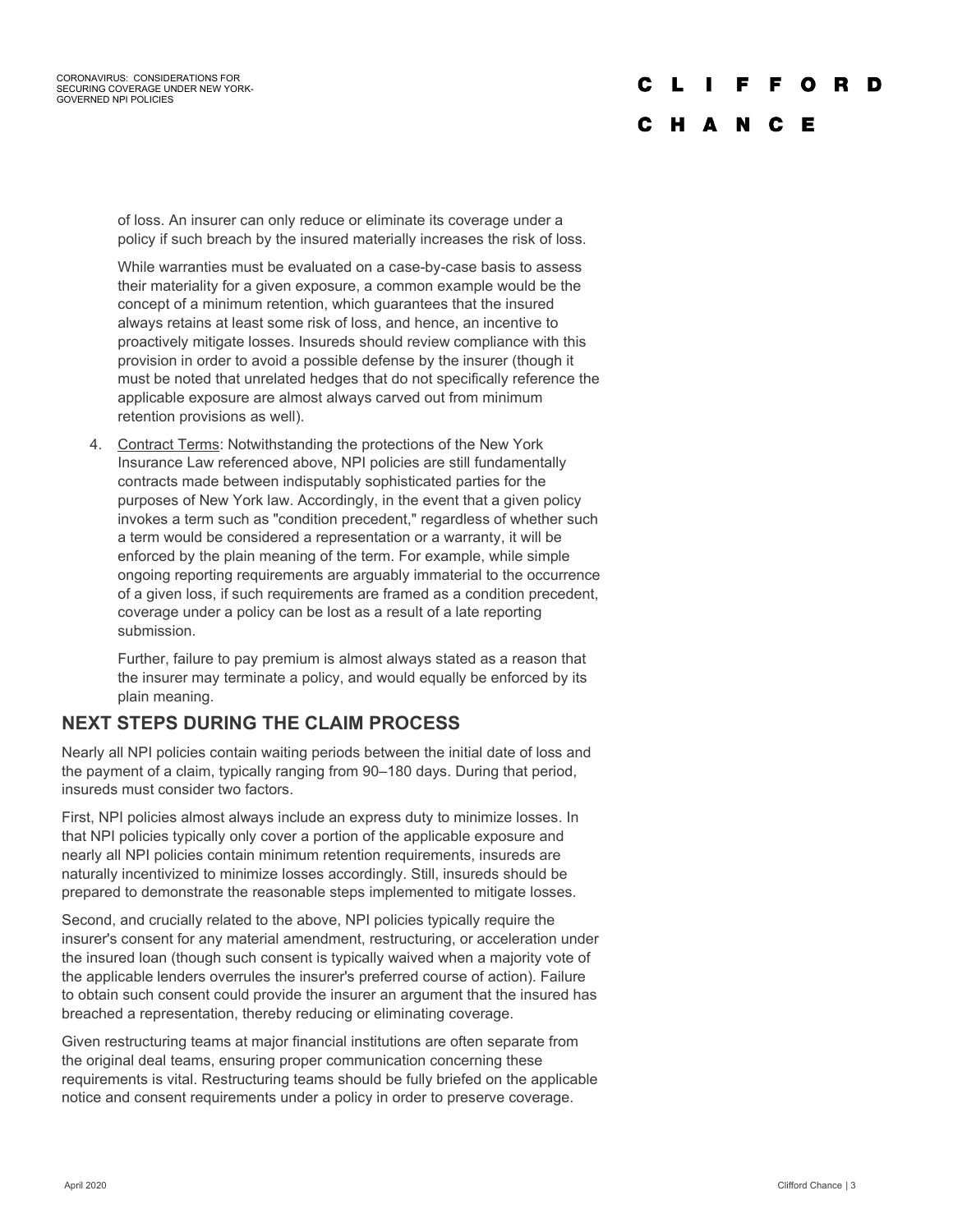#### $\mathbf{L}$   $\mathbf{L}$ **FFORD** C

CORONAVIRUS: CONSIDERATIONS FOR SECURING COVERAGE UNDER NEW YORK-GOVERNED NPI POLICIES

## C H A N C E

## **BOTTOM LINE**

Notwithstanding the unique nature of the COVID-19 crisis, financial institutions with New York law-governed NPI policies will very likely be able to establish a loss. To successfully claim losses under such policy, financial institutions should begin taking steps to secure their claims now through the following actions:

- Reviewing policy terms, such as exclusions, representations, warranties, and other policy terms.
- Continuing premium payments and reporting requirements outlined in the policy.
- Preparing an operations plan for making a claim, especially by looping-in restructuring teams to ensure they are aware of the notice-and-consent provisions of policies on applicable exposures.